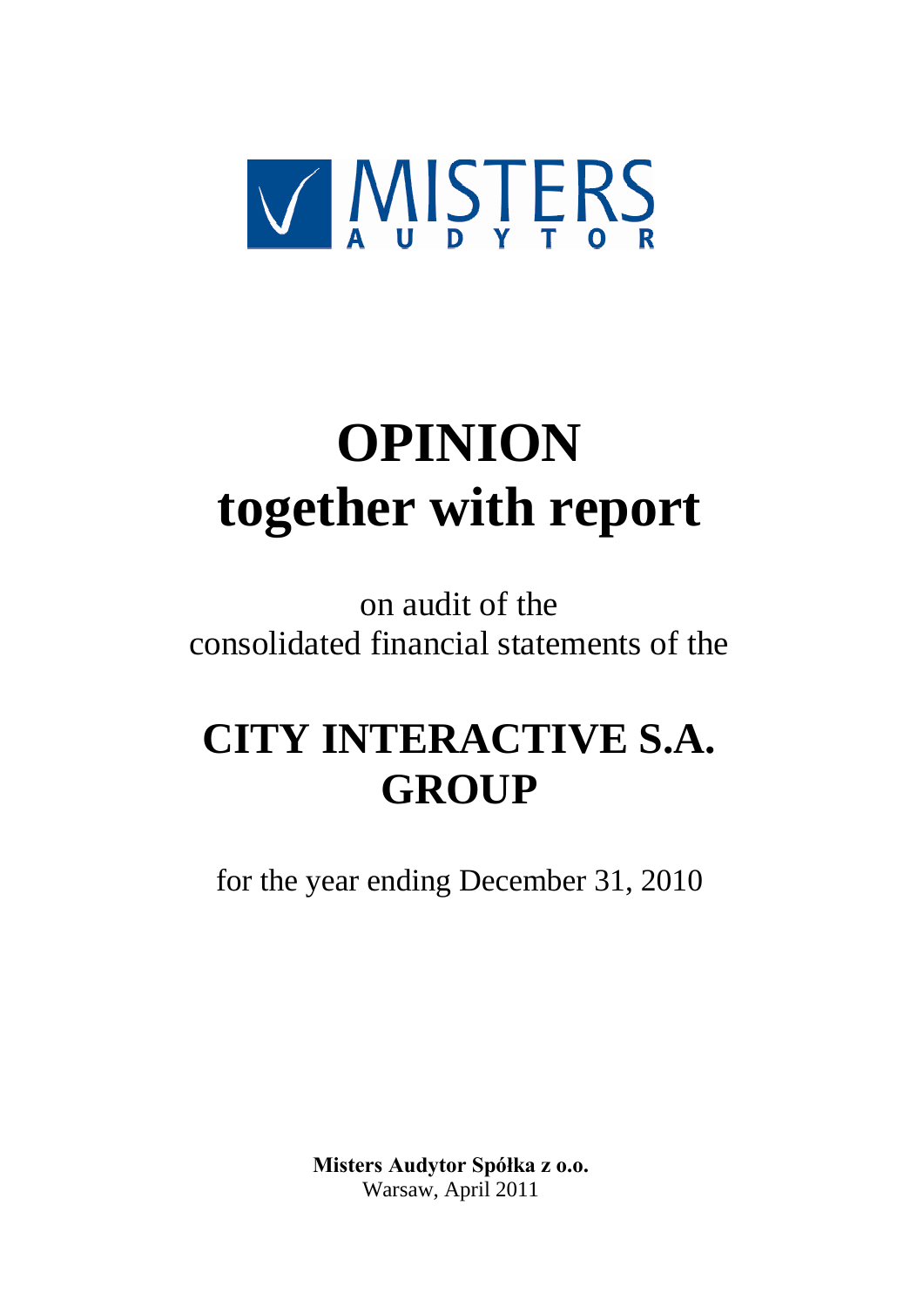## *OPINION OF AN INDEPENDENT STATUTORY AUDITOR ON AUDIT OF THE CONSOLIDATED FINANCIAL STATEMENTS OF THE City Interactive Group*

# *For the Shareholders, Supervisory Board and Management Board of City Interactive S.A.*

We audited the enclosed consolidated financial statements of the City Interactive S.A. Group, the parent company of which is City Interactive S.A., having its registered office in Warsaw, ul. Żupnicza 17, which consist of the consolidated balance sheet drawn up as at December 31, 2010, consolidated profit and loss statement, consolidated statement of comprehensive income, statement of changes in equity, consolidated statement of cash flows for the financial year January 1 to December 31, 2010 and notes to the consolidated financial statements.

The Management Board of the parent is responsible for the preparation of the financial statements and report on the operations of the Group. The Management Board and members of the Supervisory Board of the parent are required to ensure that the consolidated financial statements and report on the Group's operations fulfill the requirements provided for in the Accounting Act of September 29, 1994 (Polish Journal of Laws of 2009, no. 152, item 1223 as amended), hereinafter referred to as the "Polish Accounting Act".

Our task was to audit, express an opinion and draw up a report on whether the consolidated financial statements are compliant with the applied accounting principles (policy) of the Group and whether they reliably and clearly present all significant aspects of the financial situation, asset position and financial result of the Group.

We audited the consolidated financial statements in accordance with the following:

- 1) Section 7 of the Polish Accounting Act;
- 2) The national financial audit standards issued by the National Chamber of Statutory Auditors in Poland.

We planned and carried out the audit of the financial statements in such manner as to gain the rational certainty necessary for us to express an opinion on the statements.

In particular, the audit covered verification of the accounting principles (policies) applied by the parent and subsidiaries and examination, on a test basis, of evidence supporting the figures and disclosures in the consolidated financial statements, together with an overview of the consolidated financial statements.

We consider that the audit provided us with sufficient basis to provide an opinion.

In our opinion, the audited financial statements, in all significant aspects:

- a) give a true and fair view of all information significant for assessing the financial situation and asset position of the audited City Interactive Group as at December 31, 2010, as well as its financial result for the financial year January 1 to December 31, 2010,
- b) were drawn up in accordance with International Financial Reporting Standards and associated interpretations published in the form of European Commission regulations, and where not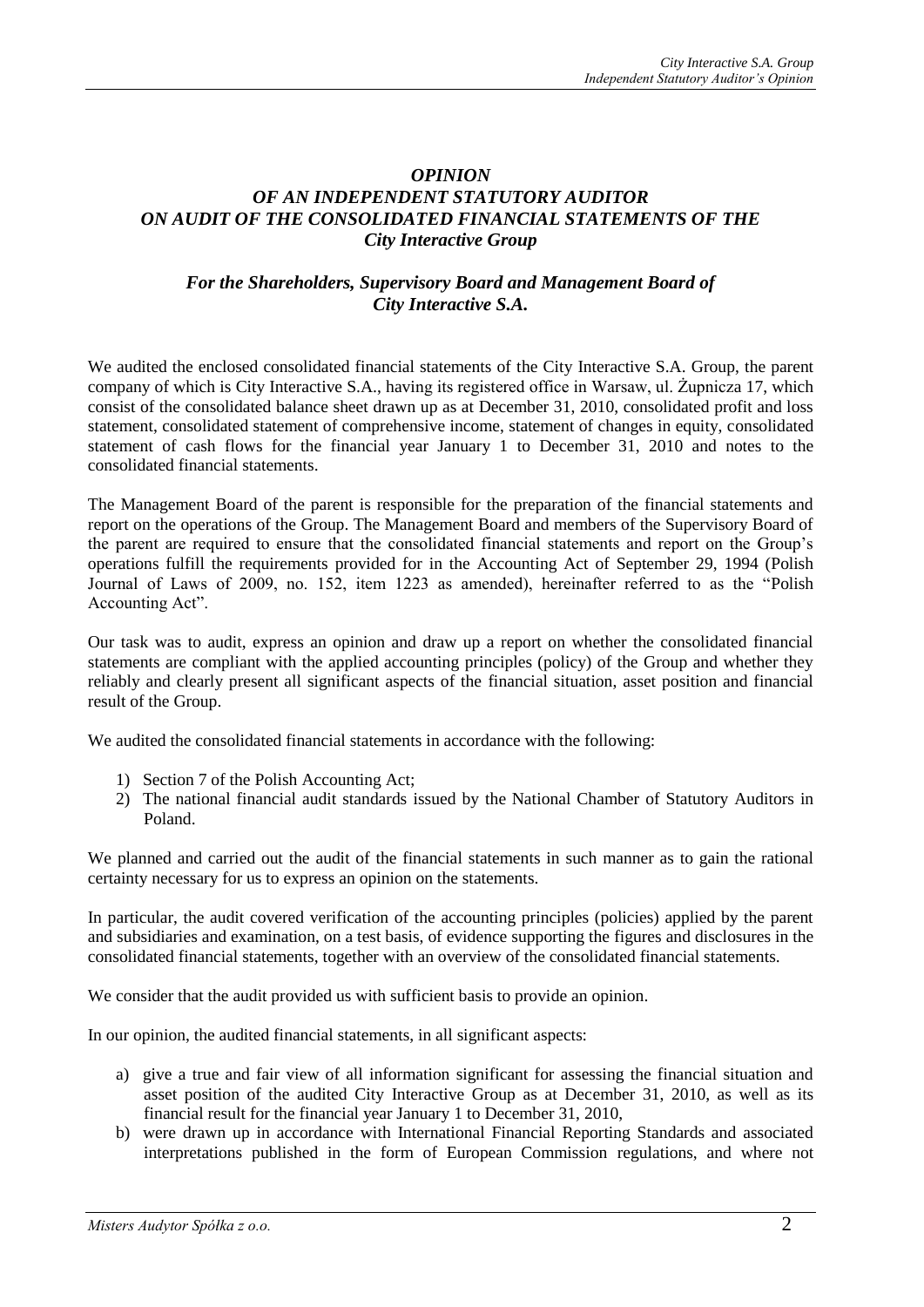governed by such standards then appropriate to the requirements of the Polish Accounting Act and secondary legislation issued on its basis,

c) are compliant with the provisions of law and the provisions of the Company's articles of association which impact the content of financial statements.

The report of the Parent's Management Board on the operations of the City Interactive Group includes the information referred to in art. 49, sec. 2 of the Polish Accounting Act and the Ordinance of the Minister of Finance of February 19, 2009 concerning current and periodic information provided by issuers of securities and the conditions for regarding information required by the law of a non-member state as equivalent (Polish Journal of Laws of 2009, no. 33, item 259), and the information contained therein is compliant with the data sourced from the audited consolidated financial statements.

#### On behalf of **Misters Audytor Spółka z o.o.**

Warsaw, ul. Stępińska 22/30 Entity entered onto the list of entities authorized to audit, no. 63

**Lead statutory auditor:**

**Jadwiga Kaźmierczak**

**President of the Management Board Barbara Misterska-Dragan**

**.................................................**

**Statutory Auditor No. 6062**

**Statutory Auditor No. 2581** on behalf of **Misters Audytor Spółka z o.o.**

**............................................................**

Warsaw, April 30, 2011.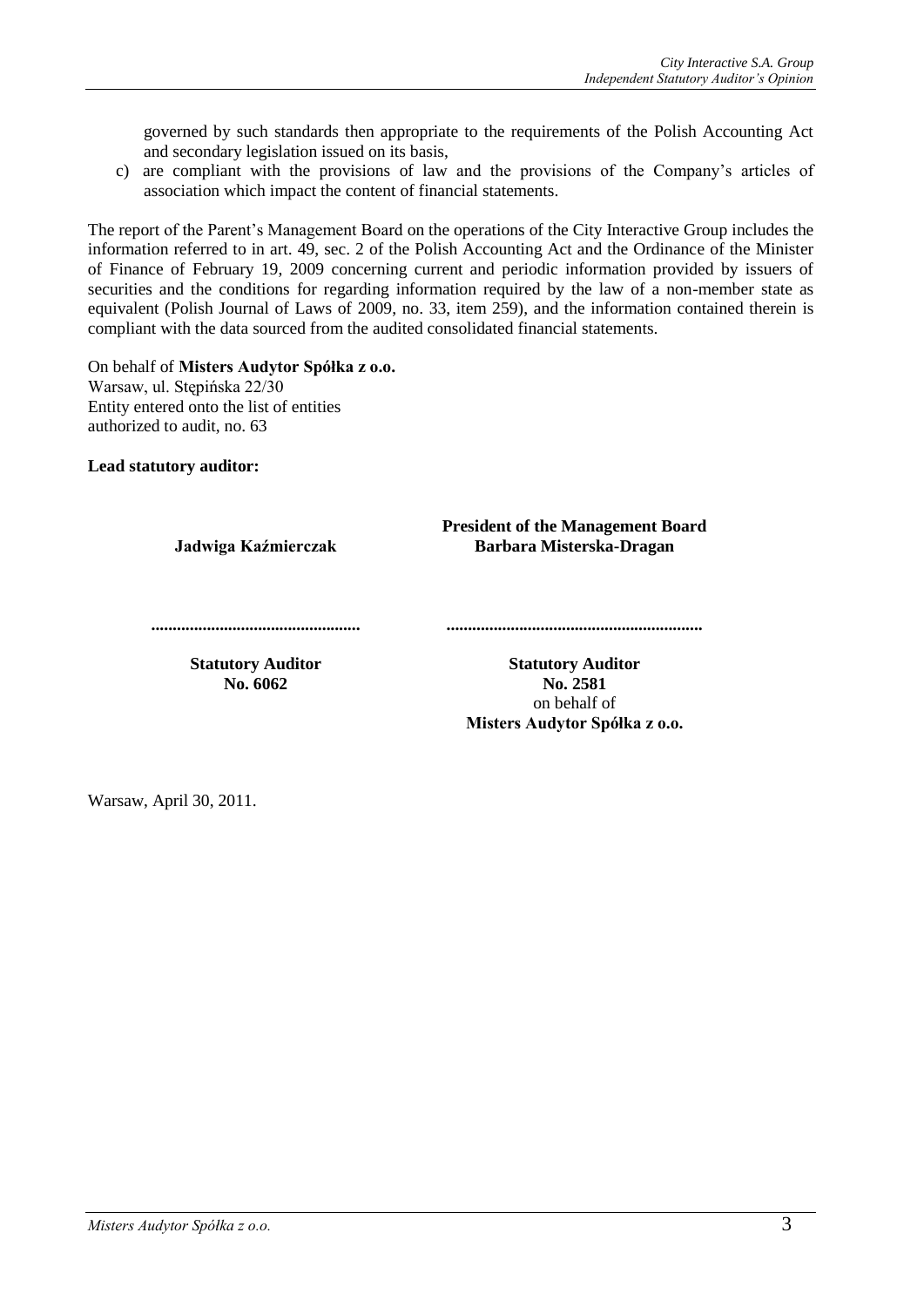

# **REPORT**

supplementary to the opinion on audit of the consolidated financial statements of the

# **CITY INTERACTIVE S.A. GROUP**

for the year ending December 31, 2010

**Misters Audytor Spółka z o.o.** Warsaw, April 2011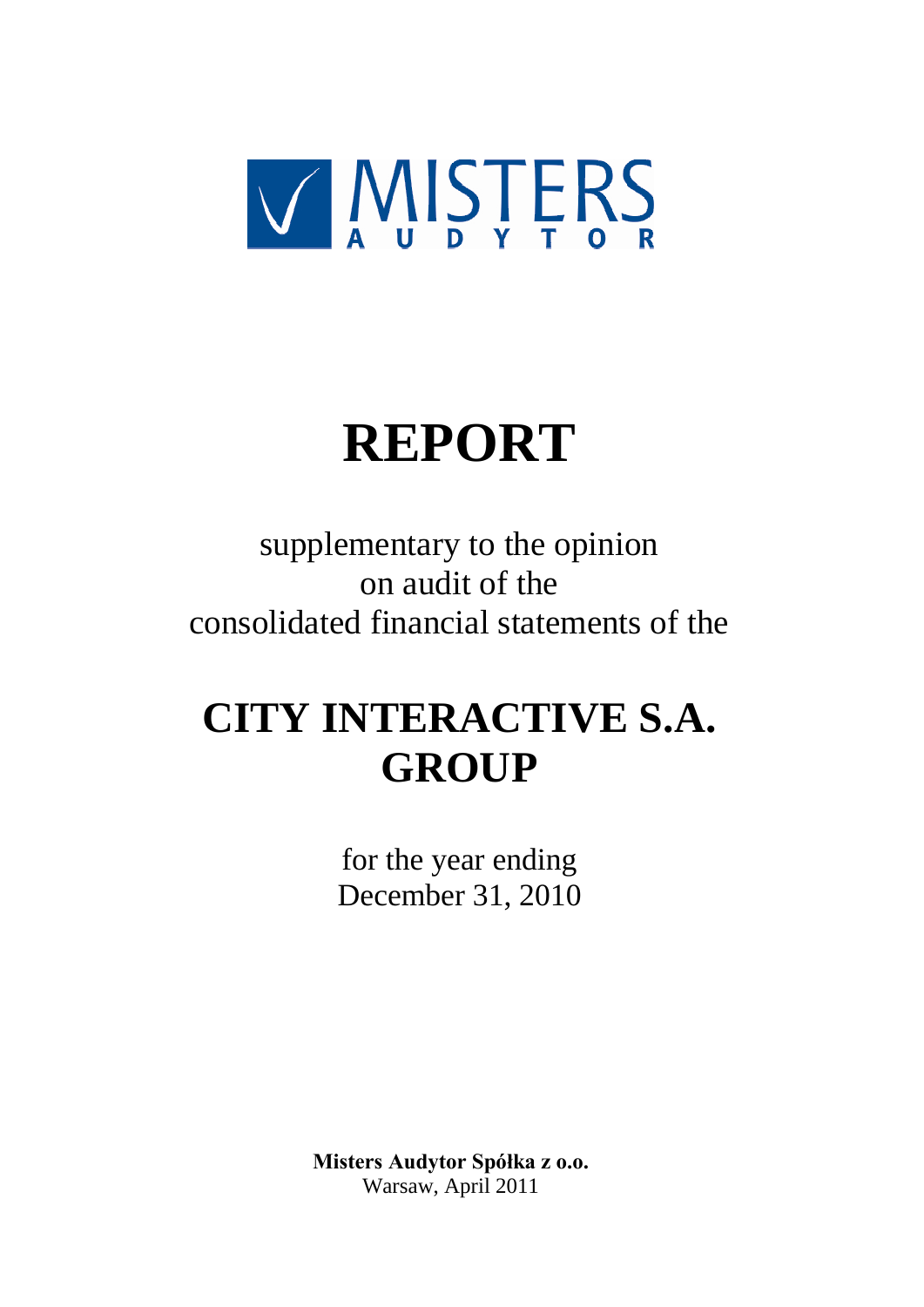|      | <b>General section of the report</b>                            | $\overline{2}$   |
|------|-----------------------------------------------------------------|------------------|
| Ι.   | <b>Introduction</b>                                             | $\boldsymbol{2}$ |
| П.   | <b>Basic information on Group operations</b>                    | 3                |
| Ш.   | <b>Other information</b>                                        | 5                |
| IV.  | <b>Group financial analysis</b>                                 | 7                |
|      | Detailed section of the report                                  | 12               |
| I.   | <b>Accounts</b>                                                 | 12               |
| П.   | Principles for drawing up the consolidated financial statements | 12               |
| Ш.   | <b>Consolidation method</b>                                     | 12               |
| IV.  | <b>Exclusion of mutual settlements</b>                          | 12               |
| V.   | <b>Exclusion of internal trade</b>                              | 13               |
| VI.  | <b>Other consolidation exclusions</b>                           | 13               |
| VII. | Notes to the consolidated financial statements                  | 13               |
|      | VIII. Consolidated statement of cash flows                      | 13               |
| IX.  | <b>Management report on Group operations</b>                    | 13               |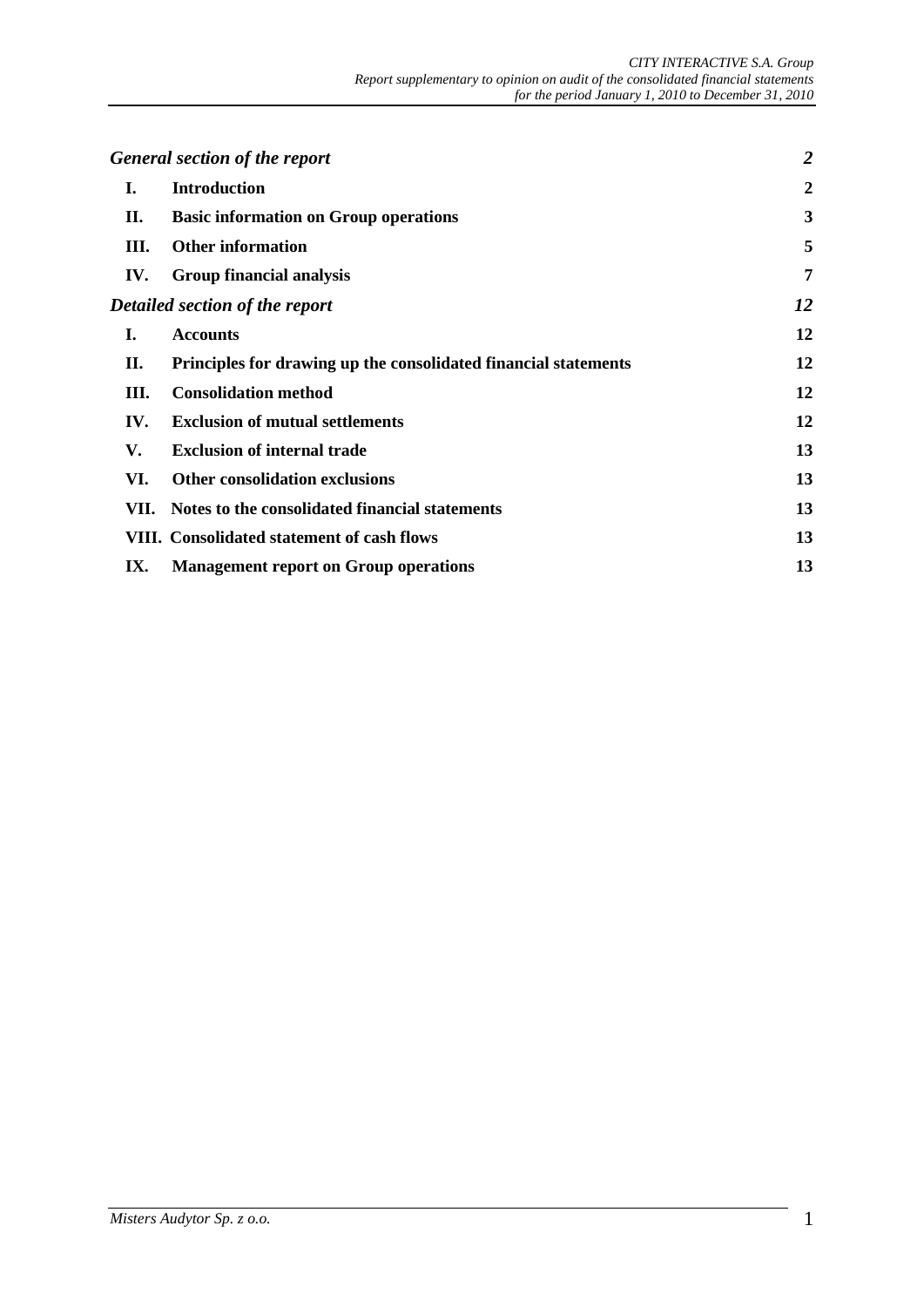#### *General section of the report*

#### **I. Introduction**

This audit was carried out pursuant to the agreement of June 30, 2010, entered into between CITY INTERACTIVE S.A. and Misters Audytor Sp. z o.o., located in Warsaw at ul. Stępińska 22/30. The above agreement was entered into on the basis of Resolution of the Supervisory Board no. 11 of June 28, 2010, adopted in the form of a circular concerning selection of an auditor to audit the Company's financial statements for 2010.

The subject of the audit was the consolidated financial statements comprising:

- 1) consolidated balance sheet drawn up as at December 31, 2010, showing both the assets and the equity and liabilities in the amount **PLN 59 617 440.96**; *(fifty-nine million, six hundred seventeen thousand, four hundred forty Polish zloty and ninety-six grosz)*
- 2) consolidated profit and loss statement for the financial year January 1 to December 31, 2010, indicating net profit of **PLN 26 893 210.15**; *(twenty-six million, eight hundred ninety-three thousand, two hundred ten Polish zloty and*

*fifteen grosz)*

- 3) consolidated statement of comprehensive income for the period January 1 to December 31, 2010 indicating comprehensive income of **PLN 26 804 163.95**; *(twenty-six million, eight hundred four thousand, one hundred sixty-three Polish zloty and ninety-five grosz)*
- 4) consolidated statement of cash flows for the financial year January 1 to December 31, 2010 indicating an increase in cash and cash equivalents of **PLN 14 099 388.10**; *(fourteen million, ninety-nine thousand, three hundred eighty-eight Polish zloty and ten grosz)*
- 5) consolidated statement of changes in equity indicating an increase in equity of **PLN 26 157 179.56**;

*(twenty-six million, one hundred fifty-seven thousand, one hundred seventy-nine Polish zloty and fifty-six grosz)*

6) notes to the financial statements.

and consolidation documentation for the period January 1 to December 31, 2010, pursuant to which the financial statements were drawn up.

The Management Board's report on the Group's operations for 2010 is attached to the financial statements.

- 3. On April 30, 2011 the Company's Management Board submitted a statement on the completeness, reliability and compliance of the consolidated financial statements with the accounting principles (policy) applied, together with the non-existence up to the audit completion date of events with significant impact on the level of data indicated in the consolidated financial statements for the audited year.
- 4. During the audit the entity facilitated access to data, information, explanations and declarations indicated by the statutory auditor as essential for audit of the consolidated financial statements.
- 5. Misters Audytor Sp. z o.o. is independent of the entities included in the Group and the scope of the work planned and carried out by us was in no way hindered. The scope and means of the audit carried out by us results from the audit documentation drawn up and held by Misters Audytor Sp. z o.o.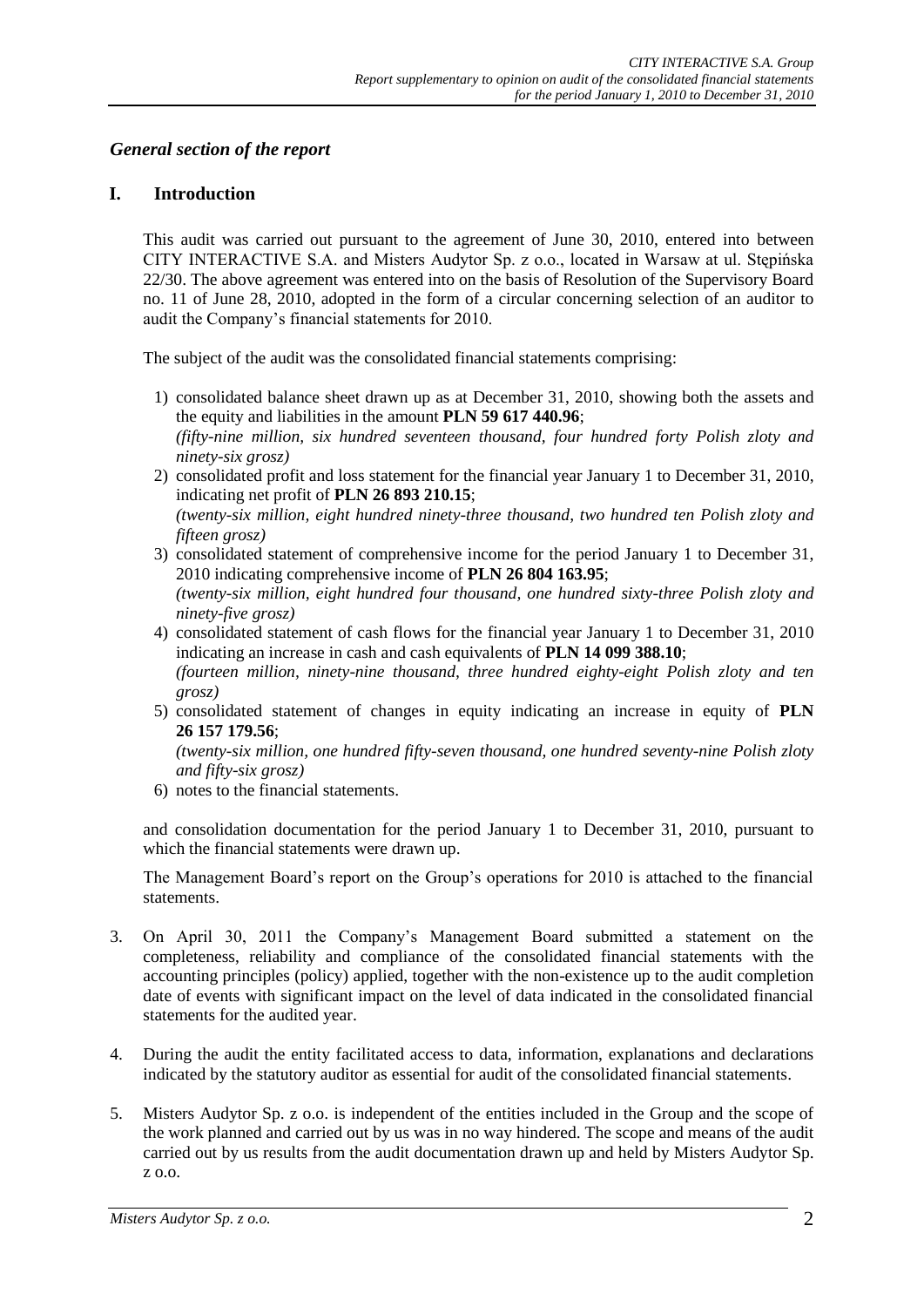6. The Company's financial statements for the financial year ending December 31, 2010 constitute an integral part of this report.

#### **II. Basic information on Group operations**

1. Parent:

The company trading as CITY INTERACTIVE S.A. The Company's registered office is in Warsaw, ul. Żupnicza 17.

2. CITY INTERACTIVE S.A. was formed through the transformation of CITY INTERACTIVE Sp. z o.o. The transformation occurred in accordance with the provisions of Article IV, Section III of the Polish Commercial Companies Code as transformation of a spółka z ograniczoną odpowiedzialnością (limited liability company) (company being transformed) into a spółka Akcyjna (joint stock company) (company resulting from transformation). The resolution concerning transformation was adopted by the General Meeting of the Company being transformed on May 16, 2007. The notarial deed was drawn up on May 16, 2007 by Notary Public Małgorzata Morelowska-Mamińska in Warsaw, ul. Boduena 4/9 (Notary's Register A no. 2682/2007).

Through the ruling of the District Court for the Capital City of Warsaw in Warsaw,  $13<sup>th</sup>$ Commercial Division of the National Court Register of June 1, 2007, the Company was entered into the National Court Register under entry no. KRS 0000282076. The last current excerpt from the National Court Register was created on March 1, 2011.

3. The entities belonging to the Group are as follows:

| CITY INTERACTIVE S.A.                     | - parent     |
|-------------------------------------------|--------------|
| CITY INTERACTIVE PERU SAC                 | - subsidiary |
| CITY INTERACTIVE GERMANY GmbH             | - subsidiary |
| CITY INTERACTIVE USA Inc.                 | - subsidiary |
| CITY INTERACTIVE Spain S.L.               | - subsidiary |
| CITY INTERACTIVE UK Ltd.                  | - subsidiary |
| CITY INTERACTIVE Jogos Elektronicos Ltda. | - subsidiary |
| CITY INTERACTIVE MEXICO S.A., de C.V.     | - subsidiary |
| BUSINESS AREA Sp. z o.o.                  | - subsidiary |
| CITY INTERACTIVE Canada Inc.              | - subsidiary |
| <b>CITY INTERACTIVE Studio Ltd.</b>       | - subsidiary |
|                                           |              |

The consolidated financial statements included companies creating the Group and conducting business activity:

| - CITY INTERACTIVE S.A.         | - parent     |
|---------------------------------|--------------|
| - CITY INTERACTIVE GERMANY GmbH | - subsidiary |
| - CITY INTERACTIVE USA Inc.     | - subsidiary |
| - BUSINESS AREA Sp. z o.o.      | - subsidiary |

- 4. Subject of the Group's operations:
- a) The subject of the parent's operations in accordance with the excerpt from the National Court Register and pursuant to the Polish Classification of Business Activity is:
- development of electronic games, including computer games;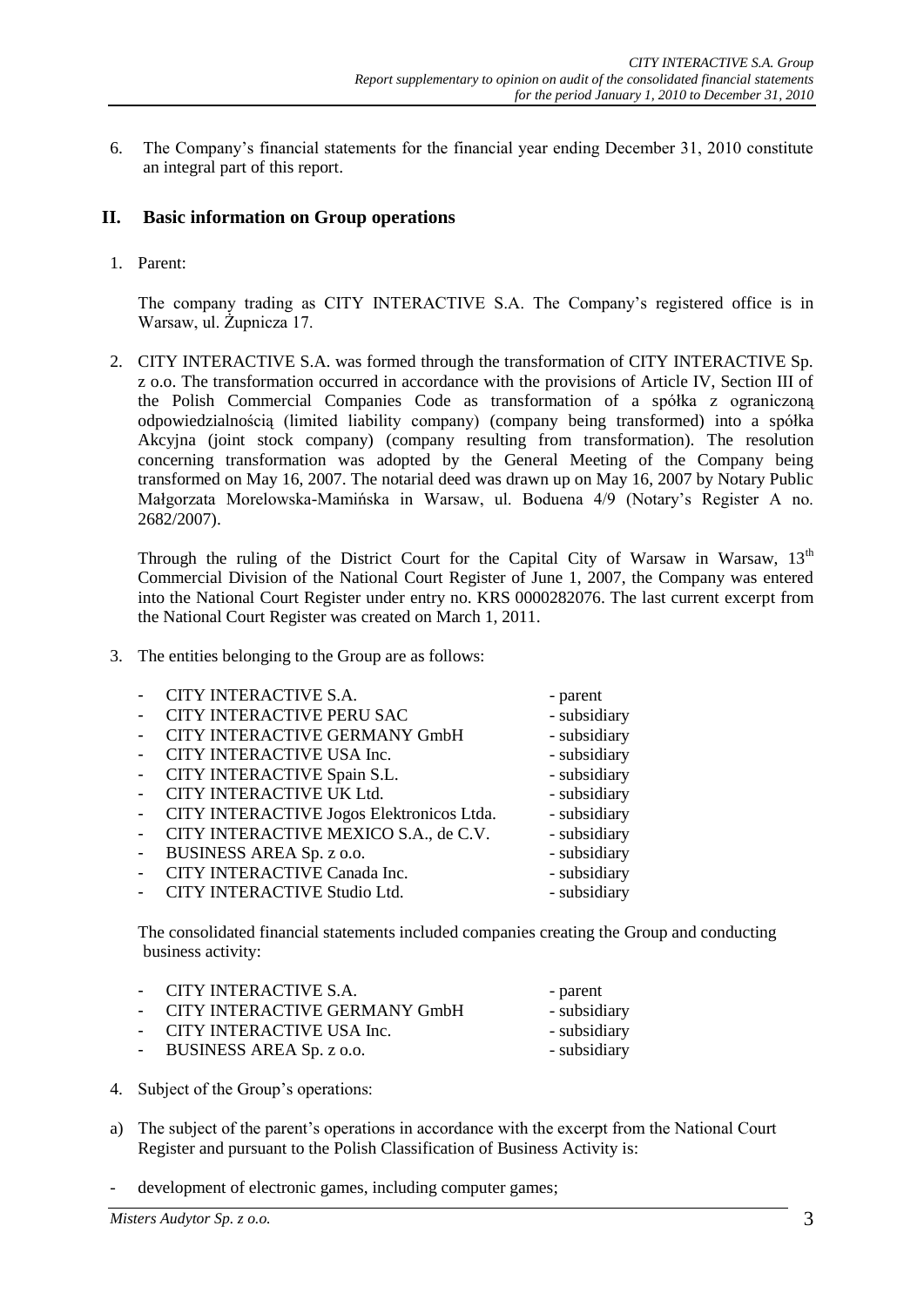- production of computer media;
- production of sound recordings, video recordings and reproduction of computer media;
- retail sale of electronic games, sound recordings, video recordings and computer media;
- computer hardware and software consultancy;
- supply of software;
- advertising;
- wholesale of electronic games, sound recordings, video recordings and computer media;
- publishing activities;
- printing activities;
- retail sale of books, newspapers and written articles;
- retail trade not conducted in shops;
- data processing;
- database activities;
- activities connected with film and the video industry;
- other forms of education not elsewhere classified;
- recruitment and provision of employees;
- commercial activity not elsewhere classified;
- research and development activities related to technical sciences.
- b) The main subject of subsidiaries' business activity is the sale of computer games produced by the parent within their countries.
- 5. The parent's share capital as at December 31, 2010 amounted to PLN 1 265 000.00 and was divided into 12 650 000 shares of a nominal value of PLN 0.10 each. As at the end of the reporting period the level of equity amounted to PLN 42 961 861.81.
- 6. The Group's financial year is a calendar year.
- 7. In 2010 the group's Management Board comprised :

| Name and surname | <b>Position</b>                   |                                  |
|------------------|-----------------------------------|----------------------------------|
| Marek Tymiński   | President of the Management Board | from Jan 1, 2010 to Dec 31, 2010 |
| Artur Winiarski  | Member of the Management Board    | from Jan 1, 2010 to Dec 31, 2010 |

Through Resolution no. 1 of the Supervisory Board of March 10, 2011 the resignation of Artur Winiarski as Member of the Company's Management Board was accepted, and through Resolution no. 2 of the Supervisory Board of March 10, 2011 Wojciech Kutak was appointed as Member of the Company's Management Board.

8. In 2010 the Company's Supervisory Board comprised:

Name and surname Position

| Krzysztof Sroczyński | President of the Supervisory Board | from Jan 1, 2010 to Dec 31, 2010 |
|----------------------|------------------------------------|----------------------------------|
| <b>Marek Dworak</b>  | Member of the Supervisory Board    | from Jan 1, 2010 to Dec 31, 2010 |
| Tadeusz Kistryn      | Member of the Supervisory Board    | from Jan 1, 2010 to Dec 31, 2010 |
| Lech Tymiński        | Member of the Supervisory Board    | from Jan 1, 2010 to Dec 31, 2010 |
| Grzegorz Leszczyński | Member of the Supervisory Board    | from Jan 1, 2010 to Dec 31, 2010 |
| Tomasz Litwiniuk     | Member of the Supervisory Board    | from Nov 8, 2010 to Dec 31, 2010 |

Up to the date of completing the audit the composition of the Supervisory Board has not changed.

9. As at December 31, 2010, employment at the City Interactive Group amounted to 137 persons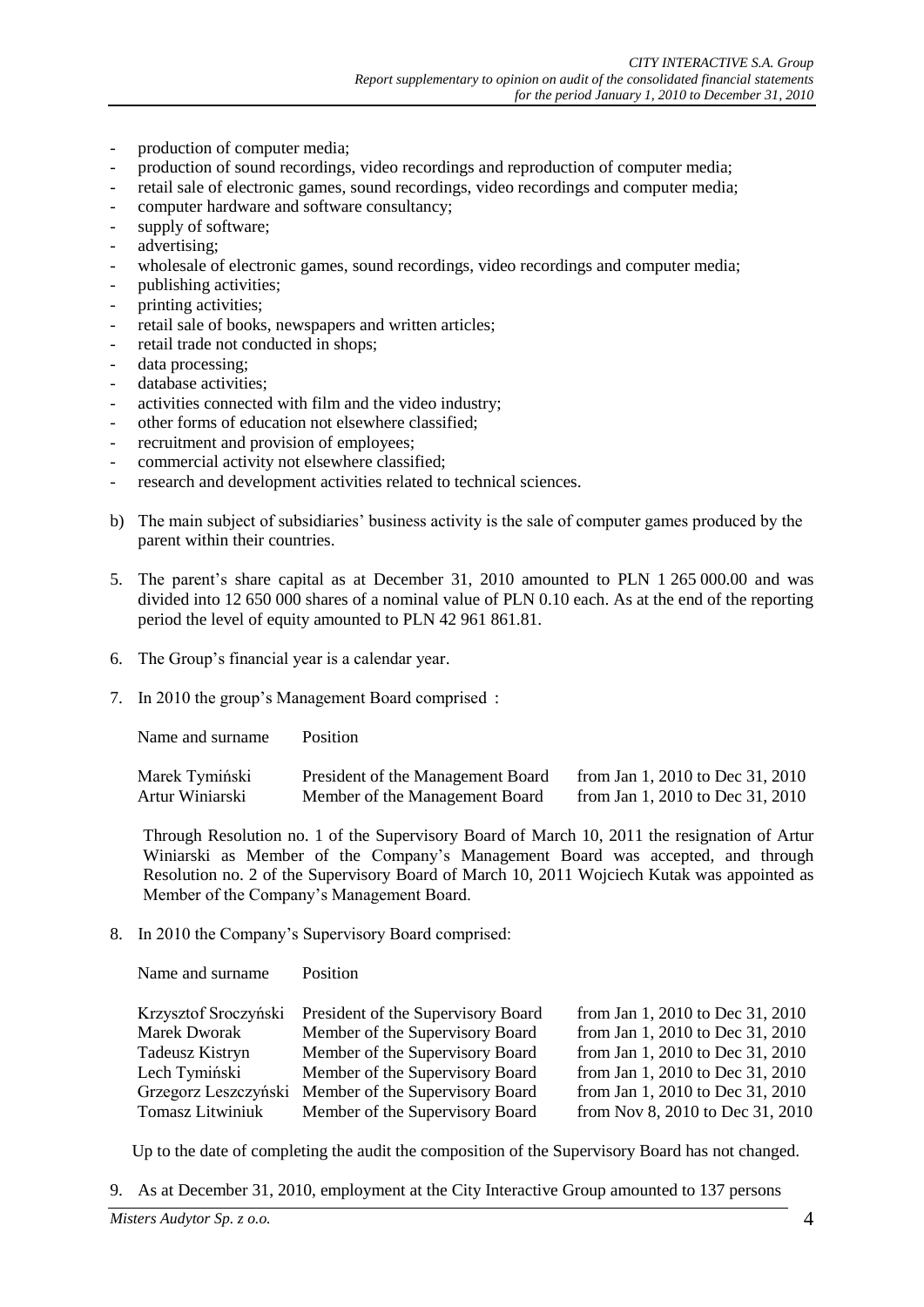#### **III. Other information**

1. Before making adjustments for basic errors, in 2009 the Group's operations closed with a net loss of PLN 12 671 040.56.

The financial statements for 2009 were audited by authorized entity Misters Audytor Sp. z o.o., having its registered office in Warsaw, entered onto the list of the National Chamber of Statutory Auditors under entry no. 63 and received an opinion with explanation.

- 2. The General Meeting approving the consolidated financial statements for 2009 took place on August 16, 2010.
- 3. The consolidated financial statements for 2009 were submitted to the District Court for the Capital City of Warsaw in Warsaw, 13<sup>th</sup> Commercial Division of the National Court Register on October 17, 2010 and were published in *Monitor Polski B* no. 802 of March 21, 2011.
- 4. The closing balance sheet for 2009 was introduced into the accounts as the opening balance for 2010.
- 5. The aim of the audit of the financial statements for 2010 was to express a written opinion and report on whether the financial statements are compliant with the applied accounting principles (policy) and whether they reliably and clearly present the asset position, financial situation and financial result of the audited Company.
- 6. The consolidated financial statements were signed by all members of the Parent's Management Board. This means that the Management Board assumed responsibility for the correctness of drawing up the financial statements submitted for audit. The obligation for all members of the Management Board to sign the financial statement results from the provisions of the Polish Accounting Act.
- 7. Information on the audited statements of entities included in the consolidated financial statements:

| <b>Parent</b>                 | <b>Statutory Auditor</b>                                                              |  |  |
|-------------------------------|---------------------------------------------------------------------------------------|--|--|
| CITY INTERACTIVE S.A.         | Jadwiga Kaźmierczak<br><b>Statutory Auditor</b><br>no. 6062                           |  |  |
| Unqualified opinion           |                                                                                       |  |  |
|                               |                                                                                       |  |  |
| <b>Subsidiary</b>             | <b>Statutory Auditor</b>                                                              |  |  |
| CITY INTERACTIVE GERMANY GmbH | The financial statements were not audited                                             |  |  |
|                               |                                                                                       |  |  |
| <b>Subsidiary</b>             | <b>Statutory Auditor</b>                                                              |  |  |
| CITY INTERACTIVE USA Inc.     | TANTON AND COMPANY, LLP<br><b>Certified Public Accountants</b><br>Unqualified opinion |  |  |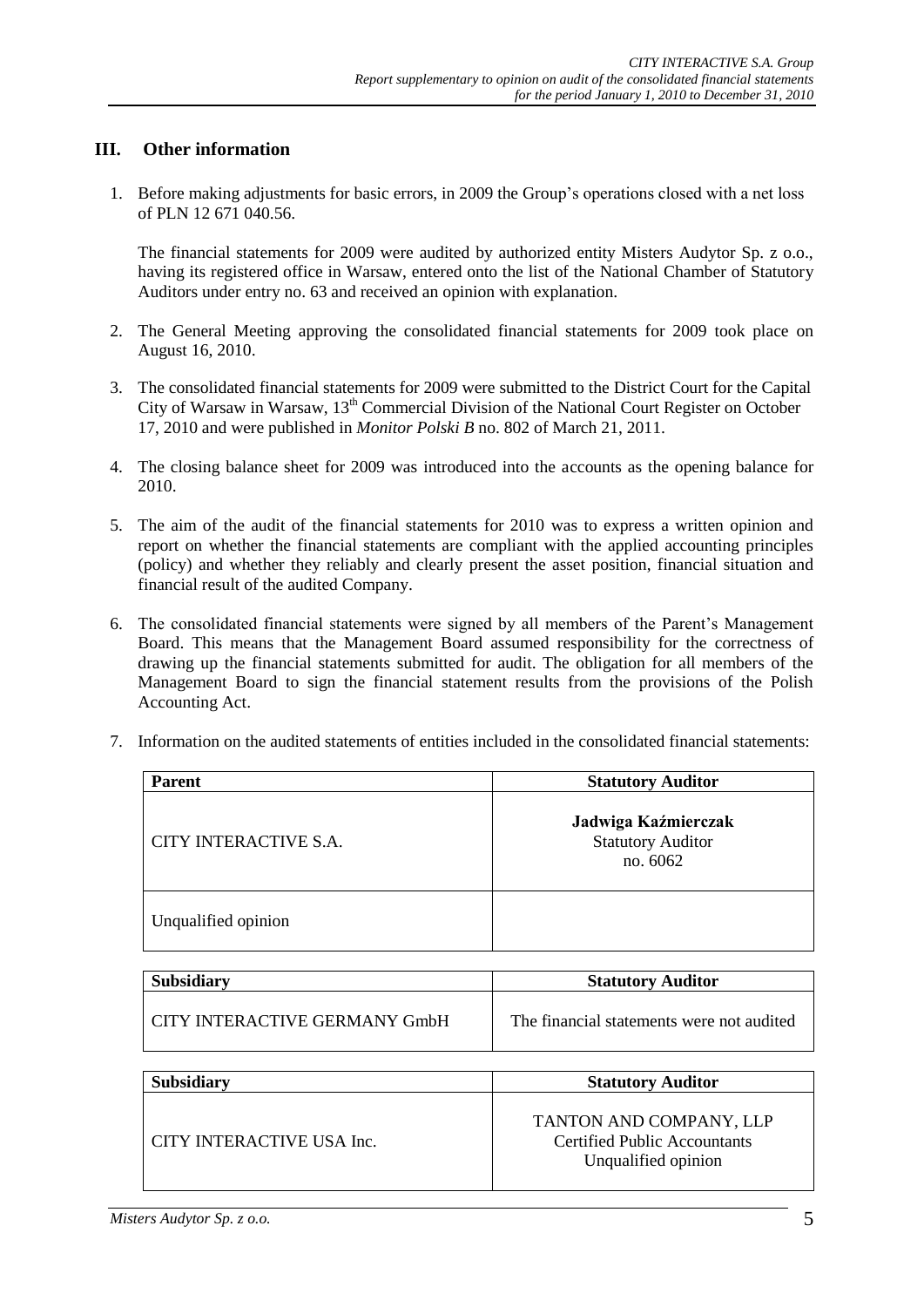| <b>Subsidiary</b>        | <b>Statutory Auditor</b>                                                                                                             |
|--------------------------|--------------------------------------------------------------------------------------------------------------------------------------|
| BUSINESS AREA Sp. z o.o. | Piotr Habib, reg. no. 10561<br><b>Statutory Auditor's Office</b><br>$01-460$ Warsaw<br>ul. Górczewska 226c/19<br>Unqualified opinion |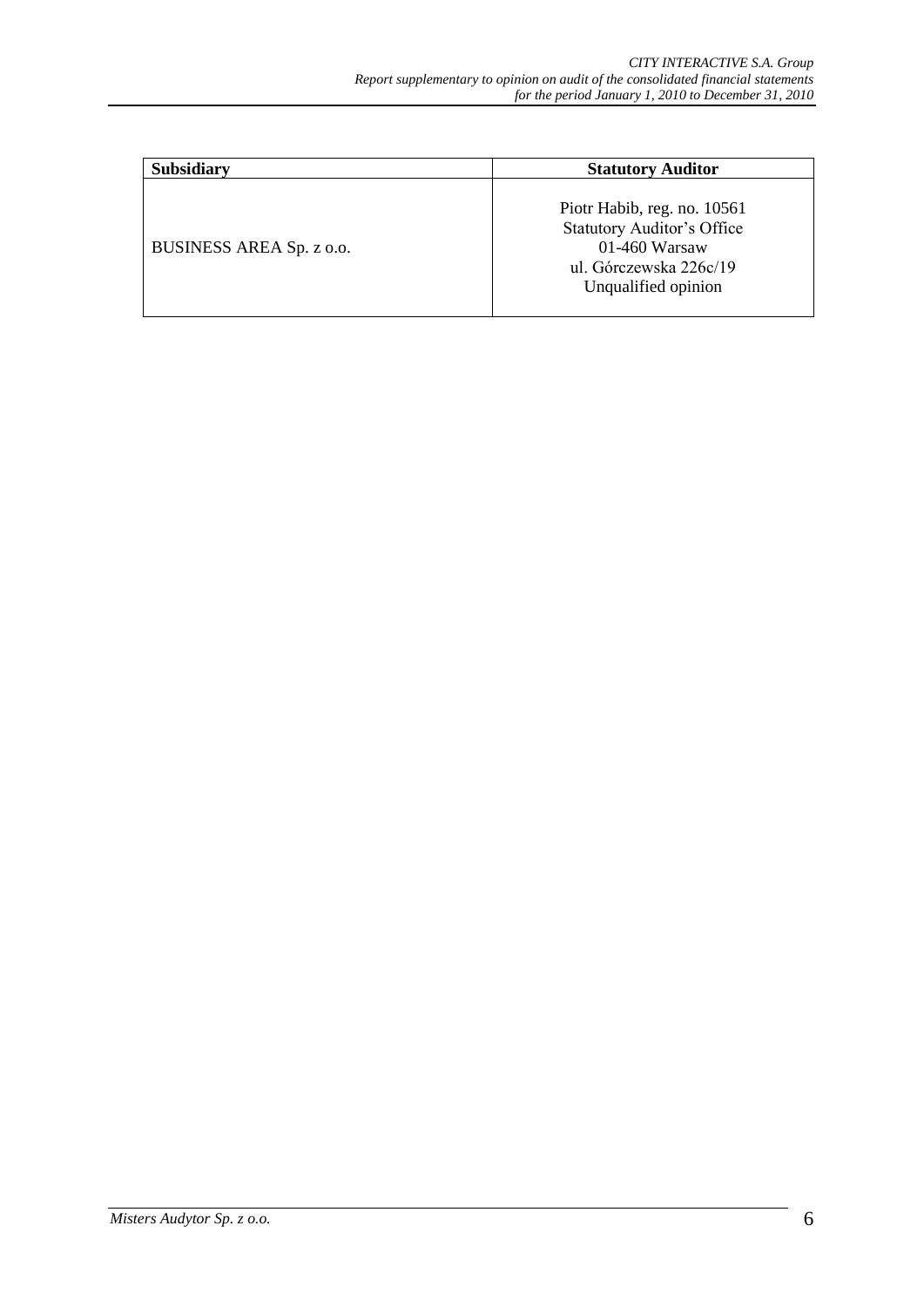#### **IV. Group financial analysis**

#### **Overview of the consolidated financial statements**

#### **Balance sheet (in PLN)**

| <b>ASSETS</b>                       | Dec 31, 2010  | $%$ of<br>carrying<br>amount | Dec 31, 2009   | $%$ of<br>carrying<br>amount |
|-------------------------------------|---------------|------------------------------|----------------|------------------------------|
| <b>NON-CURRENT ASSETS</b><br>A.     | 16 789 278.47 | 28.16%                       | 14 961 573.15  | 41.89%                       |
| Property, plant and equipment       | 441 649.67    | 0.74%                        | 591 118.14     | 1.66%                        |
| Intangible property                 | 13 111 040.05 | 21.99%                       | 10 272 088.45  | 28.76%                       |
| Goodwill                            | 3 794.00      |                              | 0.00           |                              |
| Investment property                 |               | $0.00\%$                     | 0.00           | $0.00\%$                     |
| Interests in subsidiaries           | 12 092.04     | 0.02%                        | 0.00           | 0.00%                        |
| Available-for-sale financial assets |               | 0.00%                        | 0.00           | 0.00%                        |
| Deferred income tax assets          | 3 220 702.71  | 5.40%                        | 4 098 366.56   | 11.48%                       |
| Other non-current assets            |               | $0.00\%$                     | 0.00           | $0.00\%$                     |
| <b>CURRENT ASSETS</b><br><b>B.</b>  | 42 828 162.50 | 71.84%                       | 20 751 572.08  | 58.11%                       |
| Inventories                         | 5 244 459.00  | 8.80%                        | 5 5 18 4 98.97 | 15.45%                       |
| Short-term investments              | 900 740.52    | 1.51%                        | 76 845.18      | 0.22%                        |
| Prepayments                         | 1 249 275.39  | 2.10%                        |                |                              |
| Trade and other receivables         | 17 176 978.57 | 28.81%                       | 10 949 158.32  | 30.66%                       |
| Income tax receivables              | 32 487.00     | 0.05%                        | 386 604.00     | 1.08%                        |
| Cash and cash equivalents           | 15 521 080.39 | 26.03%                       | 1 421 692.29   | 3.98%                        |
| Other current assets                | 2 703 141.62  | 4.53%                        | 2 398 773.32   | 6.72%                        |
| <b>TOTAL ASSETS</b>                 | 59 617 440.97 | 100.00%                      | 35 713 145.23  | 100.00%                      |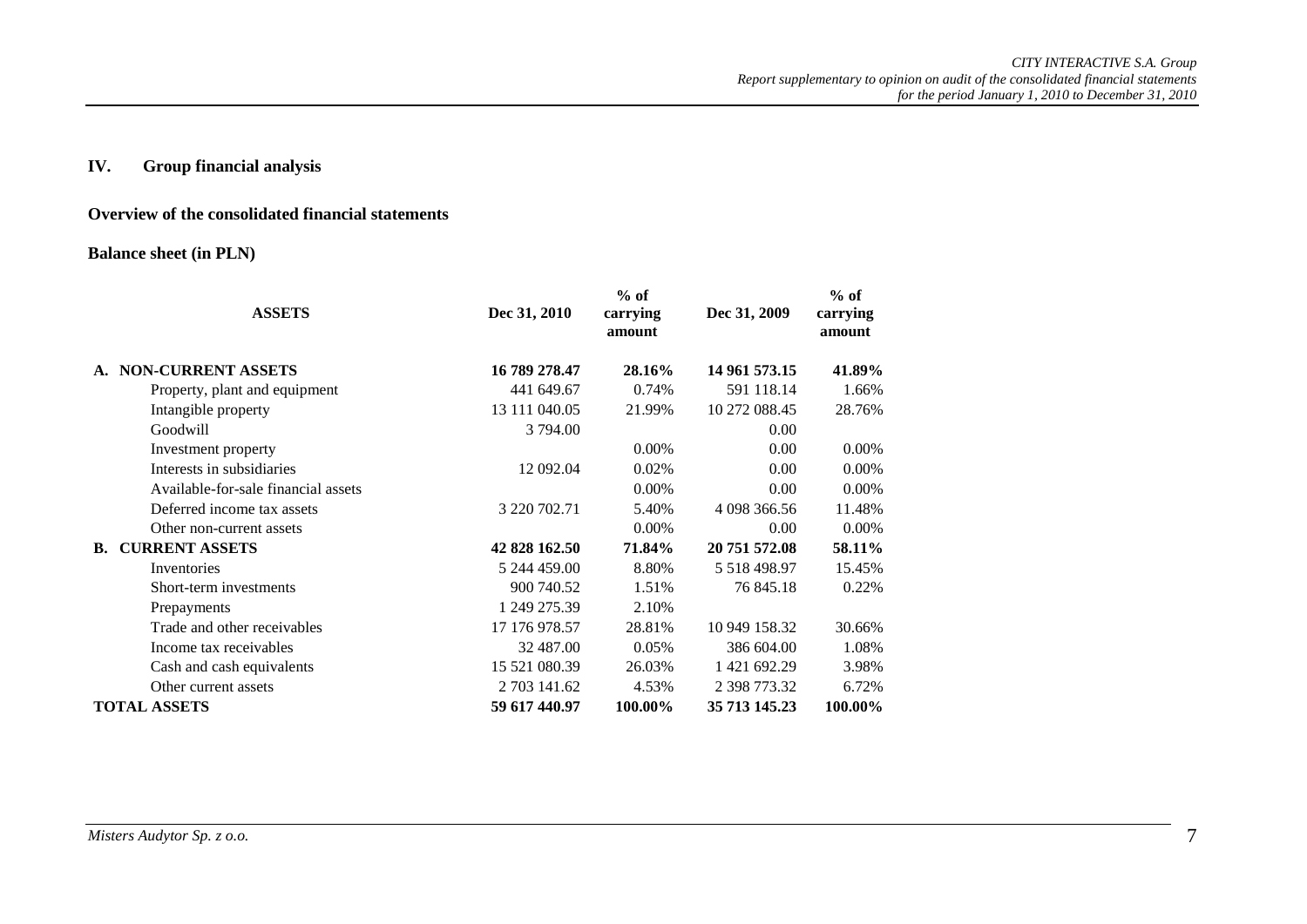|                                                                |               | $%$ of             |                     | $%$ of             |
|----------------------------------------------------------------|---------------|--------------------|---------------------|--------------------|
| <b>EQUITY AND LIABILITIES</b>                                  | Dec 31, 2010  | carrying<br>amount | Dec 31, 2009        | carrying<br>amount |
| A. EQUITY                                                      |               |                    |                     |                    |
| Share capital                                                  | 1 265 000.00  | 2.12%              | 1 265 000.00        | 3.54%              |
| Share premium                                                  | 4 555 689.15  | 7.64%              | 20 555 689.15       | 57.56%             |
| Capital from an incentive scheme                               | 282 550.00    | 0.47%              | 293 675.00          | 0.82%              |
| Provision for purchase of own shares                           | 16 000 000.00 |                    |                     |                    |
| Exchange differences on net investments in entities operating  |               |                    |                     |                    |
| abroad                                                         | 3 4 1 9 . 2 4 |                    | 92 465.44           | 0.26%              |
| Retained earnings                                              | 20 855 203.42 | 34.98%             | -5 402 147.35       | $-15.14%$          |
| Equity attributable to the parent                              | 42 961 861.82 | 72.06%             | 16 804 682.24       | 47.05%             |
| Equity attributable to non-controlling interests               |               | 0.00%              |                     | 0.00%              |
| <b>Total equity</b>                                            | 42 961 861.82 | 72.06%             | 16 804 682.24       | 47.05%             |
| <b>B. LIABILITIES</b>                                          |               | 0.00%              |                     | 0.00%              |
| Provision for pensions and similar                             | 13 530.00     | 0.02%              | 9410.17             | 0.03%              |
| Finance lease liabilities                                      | 54 025.65     | 0.09%              | 86 851.37           | 0.24%              |
| Deferred income tax provision                                  | 133 887.00    | 0.22%              | 146 205.01          | 0.41%              |
| Deferred income                                                |               | 0.00%              |                     | 0.00%              |
| Total non-current liabilities                                  | 201 442.65    | 0.34%              | 242 466.55          | 0.68%              |
| Borrowings including credits, loans and other debt instruments | 5 133 971.86  | 8.61%              | 7 243 040.20        | 20.28%             |
| Income tax liabilities                                         | 730 222.00    | 1.22%              |                     | 0.00%              |
| Trade and other payables                                       | 9 805 382.41  | 16.45%             | 9 9 7 9 6 1 7 . 3 2 | 27.94%             |
| Other current provisions                                       | 784 560.23    | 1.32%              | 12 324.60           | 0.03%              |
| Deferred income                                                |               | 0.00%              | 1 431 014.32        | 4.01%              |
| Total current liabilities                                      | 16 454 136.50 | 27.60%             | 18 665 996.44       | 52.27%             |
| <b>Total liabilities</b>                                       | 16 655 579.15 | 27.94%             | 18 908 462.99       | 52.95%             |
| <b>TOTAL EQUITY AND LIABILITIES</b>                            | 59 617 440.97 | 100.00%            | 35 713 145.23       | 100.00%            |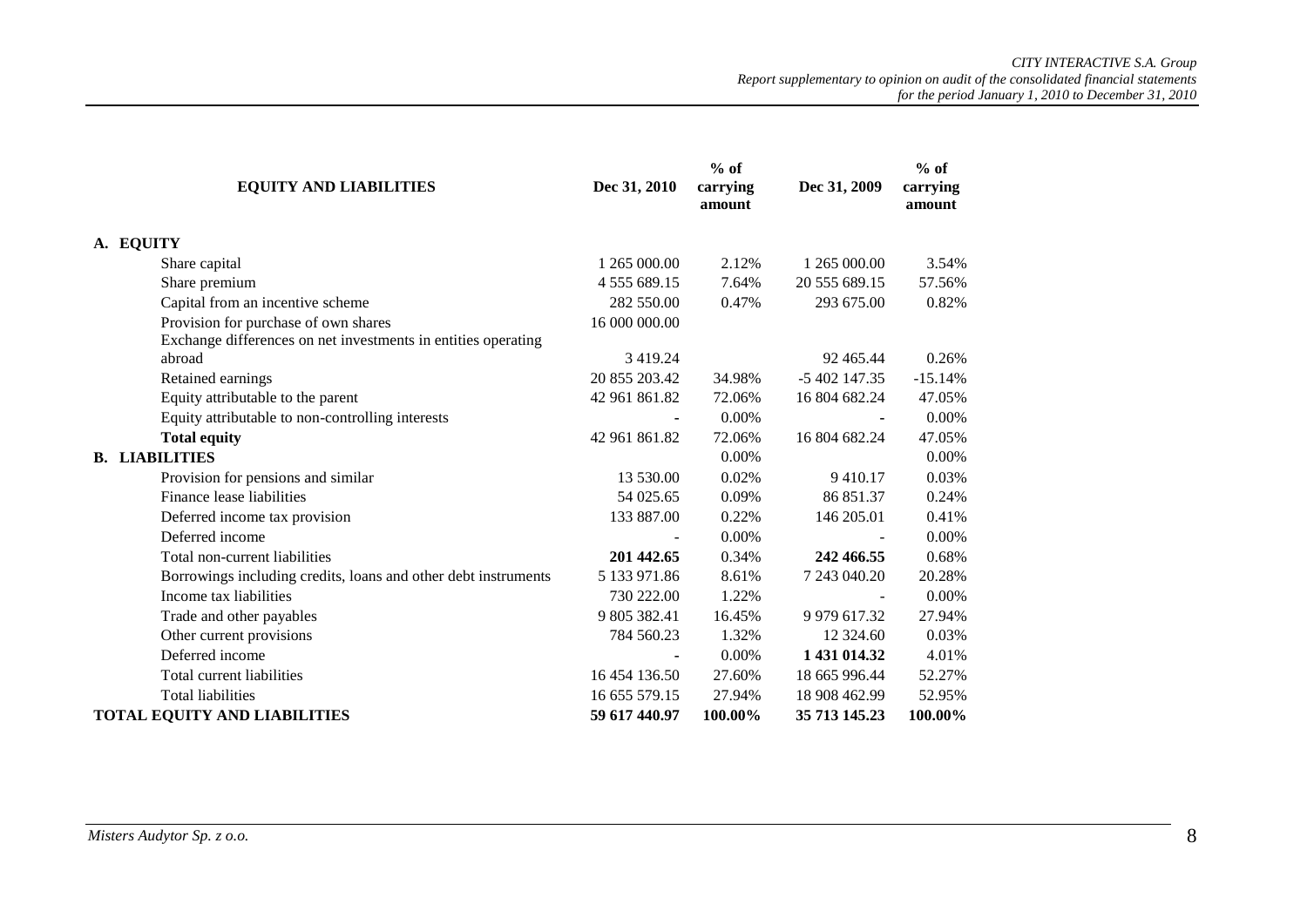| Consolidated statement of profit and loss (in PLN)   | Jan $1 - Dec 31$ ,<br>2010 | Change<br>2010/2009 | Jan $1 - Dec 31$ ,<br>2009 |
|------------------------------------------------------|----------------------------|---------------------|----------------------------|
| <b>Continuing operations</b>                         |                            |                     |                            |
| Net revenue from sales                               | 89 037 339.71              | 200.80%             | 29 600 168.37              |
| Revenue from sale of products and services           | 88 367 068.46              | 204.82%             | 28 989 602.38              |
| Revenue from sales of goods for resale and materials | 670 271.25                 | 9.78%               | 610 565.38                 |
| Cost of products, goods for resale and services sold | 35 884 923.47              | 62.57%              | 22 073 351.15              |
| Cost of manufacture of products sold                 | 35 177 137.14              | 61.81%              | 21 739 990.17              |
| Value of goods for resale and materials sold         | 707 786.33                 | 112.32%             | 333 360.98                 |
| Gross profit (loss) on sales (A-B)                   | 53 152 416.24              | 606.17%             | 7 526 817.22               |
| Other operating revenues                             | 1 056 706.20               | 45.44%              | 726 554.61                 |
| Distribution costs                                   | 10 271 466.78              | 1.76%               | 10 093 730.55              |
| Administrative expenses                              | 4 9 37 8 5 5.73            | 5.89%               | 4 662 998.30               |
| Other operating costs                                | 4 812 154.20               | $-48.97%$           | 9 430 466.32               |
| Profit (loss) on operating activities                | 34 187 645.73              | $-314.56%$          | -15 933 823.34             |
| Finance income                                       | 48 069.09                  | $-79.50%$           | 234 460.89                 |
| Finance costs                                        | 1 692 919.09               | 90.07%              | 890 696.05                 |
| Profit (loss) before tax                             | 32 542 794.88              | $-296.16%$          | -16 590 058.50             |
| Income tax                                           | 5 649 584.73               | $-286.61%$          | -3 027 443.19              |
| Profit (loss) on continuing operations               | 26 893 210.14              | -298.29%            | -13 562 615.31             |
| Discontinued operations                              |                            |                     |                            |
| Loss on discontinued operations                      |                            |                     |                            |
| NET PROFIT (LOSS)                                    | 26 893 210.14              | $-298.29%$          | $-13562615.31$             |
| Net profit (loss)                                    | 26 893 210.14              |                     | -13 562 615.31             |
| Weighted average number of ordinary shares           | 12 650 000                 |                     | 12 650 000                 |
| Profit (loss) per ordinary share (in PLN)            | 2.13                       |                     | $-1.07$                    |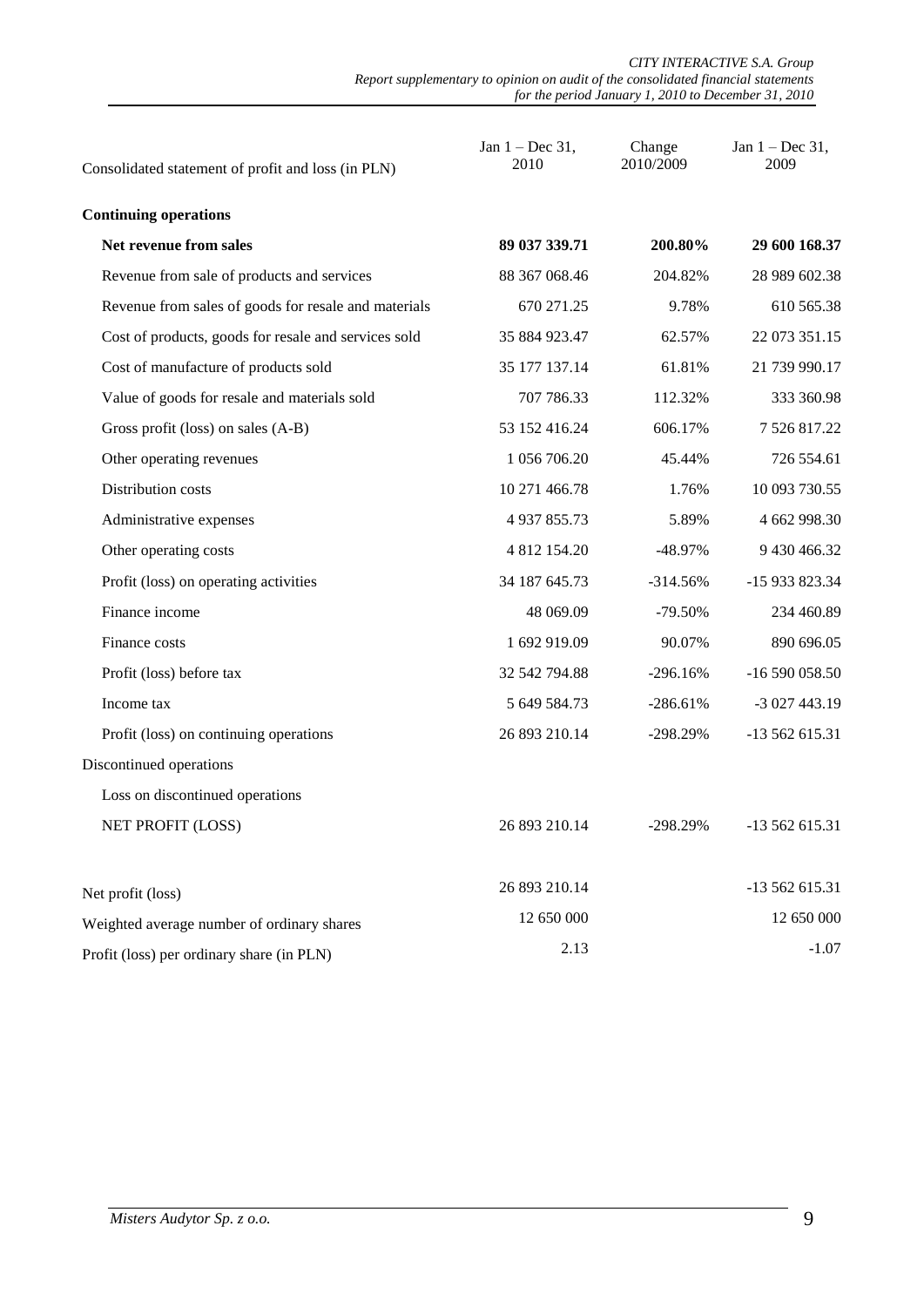# **Selected financial ratios**

|             |                                                                                                |      | 2010   | 2009             |
|-------------|------------------------------------------------------------------------------------------------|------|--------|------------------|
| $\mathbf A$ | <b>PROFITABILITY</b>                                                                           |      |        |                  |
|             |                                                                                                |      |        |                  |
|             | <b>Operating profit margin</b>                                                                 |      |        |                  |
|             | Profit on sales x 100                                                                          | $\%$ | 38.39% | $-44.62%$        |
|             | Revenue from sales                                                                             |      |        |                  |
|             | <b>Return on assets</b>                                                                        |      |        |                  |
|             |                                                                                                |      |        |                  |
|             | Net profit $x 100$                                                                             | $\%$ | 45.11% | $-37.98%$        |
|             | Assets                                                                                         |      |        |                  |
|             | <b>Return on equity</b>                                                                        |      |        |                  |
|             | Net profit x 100                                                                               | $\%$ | 62.60% | $-80.71%$        |
|             | Equity                                                                                         |      |        |                  |
|             | <b>Receivables turnover</b>                                                                    |      |        |                  |
|             |                                                                                                | days | 70     | 135              |
|             | Trade receivables x 365 days<br>Revenue from sales of products, goods for resale and materials |      |        |                  |
|             | <b>Inventory turnover</b>                                                                      |      |        |                  |
|             |                                                                                                |      | 37     | 55               |
|             | Inventory x 365 days                                                                           | days |        |                  |
|             | Cost of products, goods for resale and materials sold                                          |      |        |                  |
|             | <b>Payables turnover</b>                                                                       |      |        |                  |
|             | Trade payables x 365 days                                                                      | days | 70     | 99               |
|             | Cost of products, goods for resale and materials sold                                          |      |        |                  |
| B           | <b>FINANCIAL</b>                                                                               |      |        |                  |
|             |                                                                                                |      |        |                  |
|             |                                                                                                |      |        |                  |
|             | Debt ratio                                                                                     |      |        |                  |
|             | Total liabilities x 100                                                                        | $\%$ | 27.94% | 52.95%           |
|             | Assets                                                                                         |      |        |                  |
|             | Debt to equity                                                                                 |      |        |                  |
|             | Total liabilities x 100                                                                        | $\%$ |        | 38.77%   112.52% |
|             | Equity                                                                                         |      |        |                  |
|             | <b>Current ratio</b>                                                                           |      |        |                  |
|             |                                                                                                |      | 2.60   | 1.11             |
|             | <b>Current</b> assets                                                                          |      |        |                  |
|             | <b>Current liabilities</b>                                                                     |      |        |                  |
|             | <b>Quick ratio</b>                                                                             |      |        |                  |
|             |                                                                                                |      | 2.28   | 0.82             |
|             | Current assets - inventory<br><b>Current liabilities</b>                                       |      |        |                  |
|             |                                                                                                |      |        |                  |
|             |                                                                                                |      |        |                  |
| $\mathbf C$ | <b>CAPITAL MARKET RATIOS</b>                                                                   |      |        |                  |
|             |                                                                                                |      |        |                  |
|             |                                                                                                |      |        |                  |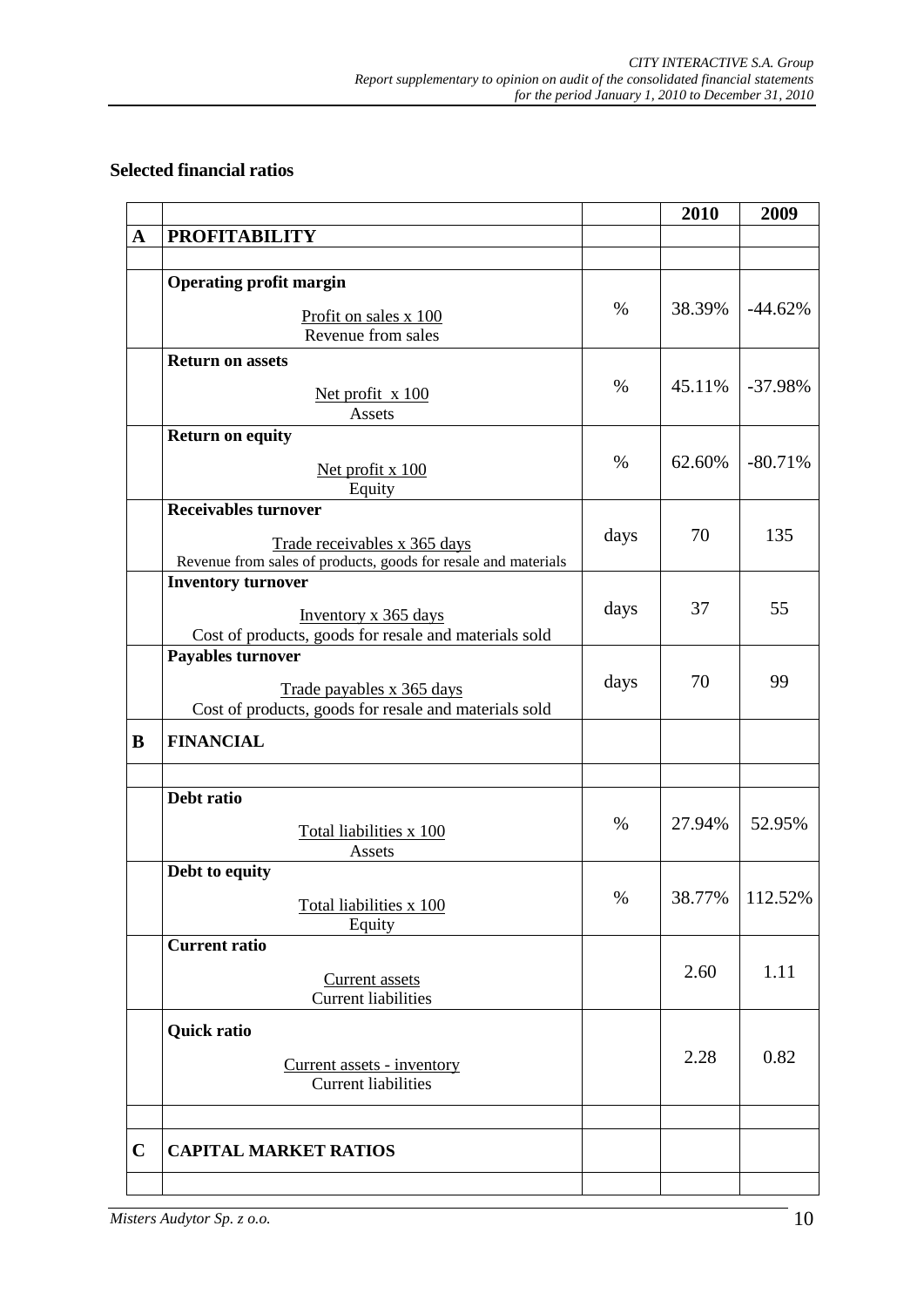| <b>Number of shares issued</b>                                       |            | 12 650<br>000 | 12 650<br>000 |
|----------------------------------------------------------------------|------------|---------------|---------------|
| <b>Earnings per share</b><br>Net profit<br>Number of shares issued   | <b>PLN</b> | 2.13          | $-1.07$       |
| Net book value per share<br><b>Equity</b><br>Number of shares issued | <b>PLN</b> | 3.40          | 1.33          |

#### **Profitability ratios**

In connection with the net profit achieved by the Group in 2010, all profitability ratios showed positive values.

#### **Operating profit margin**

The operating profit margin, measured using the result on operating activity, amounted to 38.39% in 2010.

#### **Return on equity**

The level of the return on equity ratio results mainly from the level of net profit achieved by the Group in the current year, recorded at PLN 26 893 000, and amounted to 62.60%.

#### **Turnover ratios**

The receivables collection period for the Company during the audited year amounted to 70 days. The payables payment period shortened by 29 days to 70 days. Inventory turnover amounted to 37 days and was 18 days shorter than in the previous year.

#### **Debt ratio**

In 2010 the debt ratio amounted to 27.94%, where as in 2009 this was 52.95%, and thus it decreased in relation to the previous year by 25 percentage points.

#### **Liquidity ratio**

In 2010 the liquidity I and II ratios amounted to 2.20 and 2.28 respectively.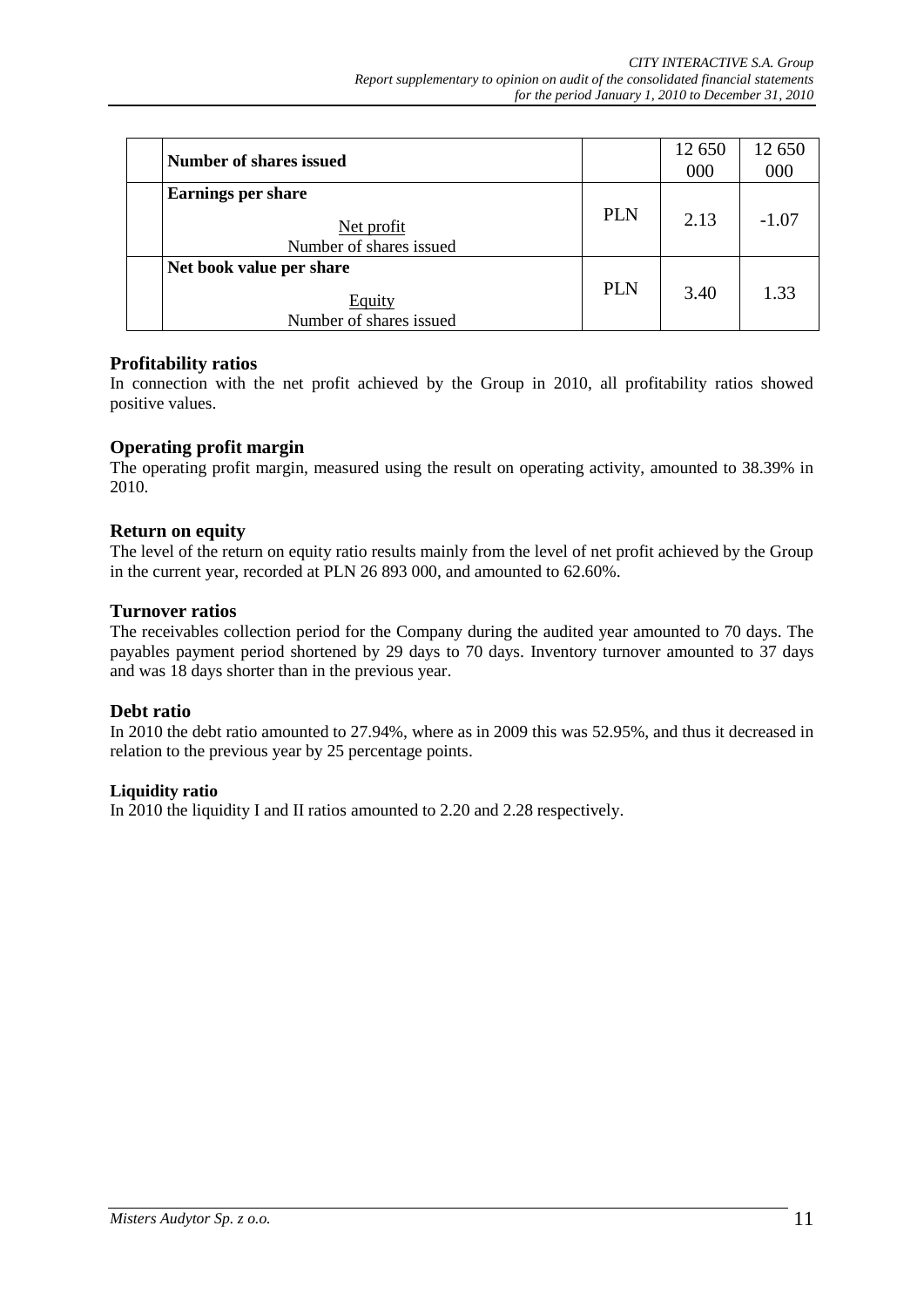## *Detailed section of the report*

#### **I. Accounts**

Entities belonging to the Group apply unified accounting principles in accordance with the principles adopted by the Parent.

The financial statements of entities included in the consolidated financial statements were drawn up as at the end of the same reporting period as the financial statements of the Parent.

Group entities hold current documentation describing the accounting principles applied by the Group, which are approved by the Management Board and are in compliance with International Financial Reporting Standards.

#### **II. Principles for drawing up the consolidated financial statements**

The consolidated financial statements of the CITY INTERACTIVE S.A. Group were drawn up in accordance with International Financial Reporting Standards, as approved by the European Commission, and in issues not governed by the above standards then in accordance with the Accounting Act of September 29, 1994 (consolidated text Polish Journal of Laws of 2009, no. 152, item 1223 as amended) and secondary legislation issued on the basis thereof together with the requirements relating to issuers of securities admitted to trading on official stock markets.

The basis for drawing up the consolidated financial statements is the consolidation document, drawn up pursuant to the requirements of the Ordinance of the Minister of Finance of August 8, 2008 on the specific principles for drawing up consolidated financial statements of groups by entities other than banks and insurance companies (Polish Journal of Laws no. 162, item 1004), including:

- the financial statements of entities included in consolidation,
- establishment of exclusions,

#### **III. Consolidation method**

The full consolidation method was used in drawing up the consolidated financial statements of the CITY INTERACTIVE S.A. Group.

In the first place the amounts of specific balance sheet and profit and loss statement items of the parent and subsidiaries were totaled.

After totaling the above, adjustments and consolidation exclusions were performed.

### **IV. Exclusion of mutual settlements**

Consolidation exclusions were made concerning settlements within the Group amounting to PLN 9 565 000, together with PLN 125 400 in loans granted by the Parent.

Data constituting the basis for calculations were obtained from the CITY INTERACTIVE S.A. accounts and agreed with information obtained from subsidiaries.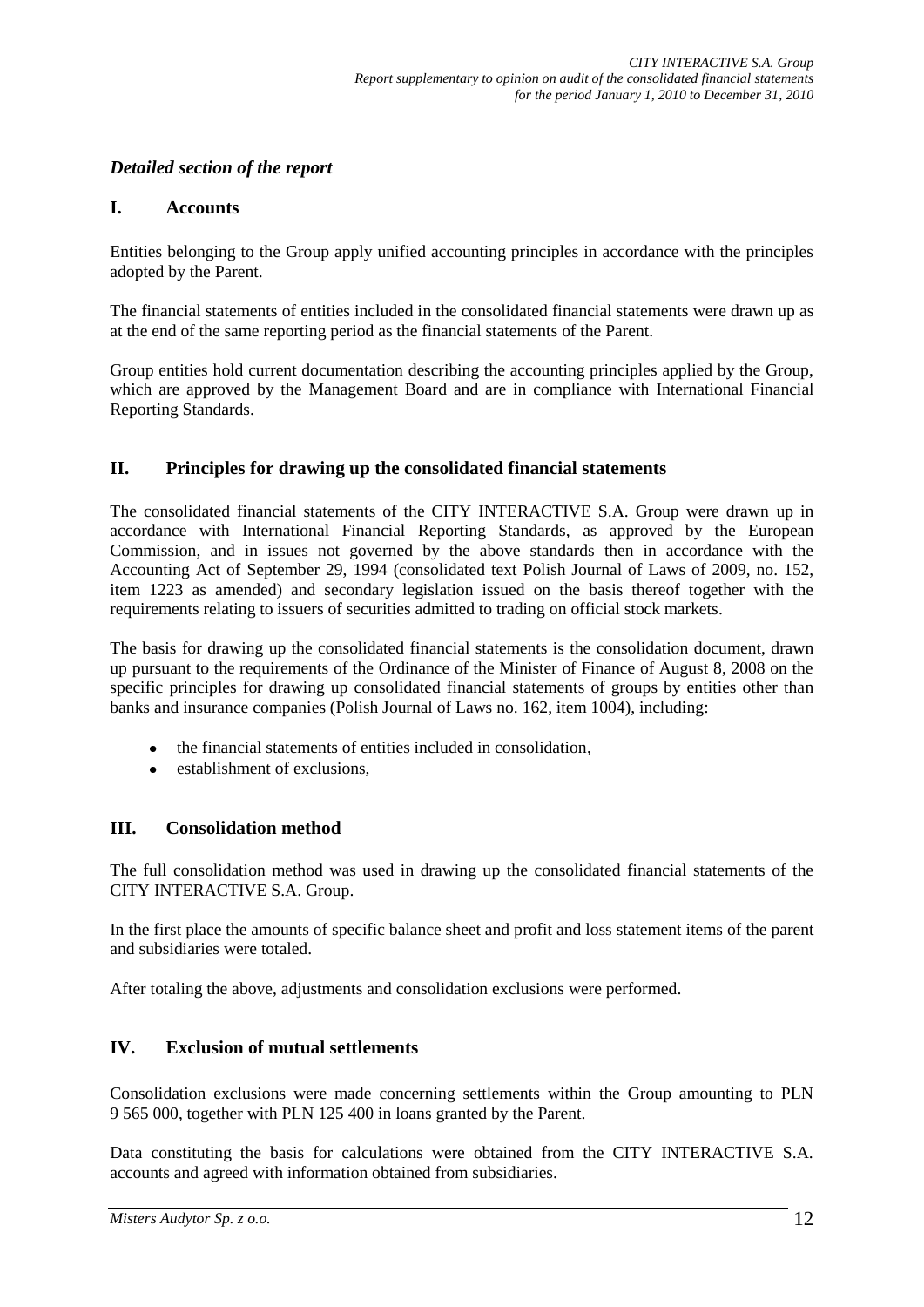# **V. Exclusion of internal trade**

Consolidation exclusions were made concerning sales between the Parent and subsidiaries included in the consolidated financial statements:

| Revenue from sales                                     | PLN 34 432 000 |
|--------------------------------------------------------|----------------|
| Costs of products, goods for resale and materials sold | PLN 34 061 000 |
| Distribution costs                                     | PLN 599 000    |
| Administrative expenses                                | PLN 37 000     |

#### **VI. Other consolidation exclusions**

No disposal of the entirety or part of shares in subsidiaries took place within the Group.

Exclusions covering PLN 256 000 in shares and the share capital of companies included in consolidation were performed within the Group.

The composition of the City Interactive Group changed during the financial year:

- on June 11, 2010 the Company purchased 100 shares of a nominal value of PLN 50.00 each in Business Area Sp. z o.o. for a purchase price of PLN 7 500.00. City Interactive S.A.'s share in the company's share capital amounts to 100%.

- City Interactive Canada Inc. – a company based in Ontario, Canada, established in October 2010. Share capital of CAD 10.00. 100% of shares held by City Interactive S.A. This company is not subject to consolidation with regard to the fact that its financial results are not significant for assessment of the Issuer's financial situation.

- City Interactive Studio Ltd. – a company based in London, UK, established in December 2010. Share capital of GBP 100. 100% of shares held by City Interactive S.A.

The nature of the parent-subsidiary relationships within the Group has not changed.

#### **VII. Notes to the consolidated financial statements**

Data contained in the notes to the consolidated financial statements were presented correctly and in their entirety by the parent. Additional information and explanations constitute an integral part of the consolidated financial statements.

#### **VIII. Consolidated statement of cash flows**

The consolidated statement of cash flows was drawn up in accordance with the requirements expressed in IAS 7. The data contained therein is correctly linked with the consolidated statement of financial position and consolidated profit and loss statement. This was prepared through:

- totaling appropriate items from the statements of cash flow of subsidiaries included in the consolidated financial statements using the full consolidation method and of the parent,
- making consolidation adjustments consisting of the exclusion of all cash flows between entities included in the consolidated financial statements.

#### **IX. Management report on Group operations**